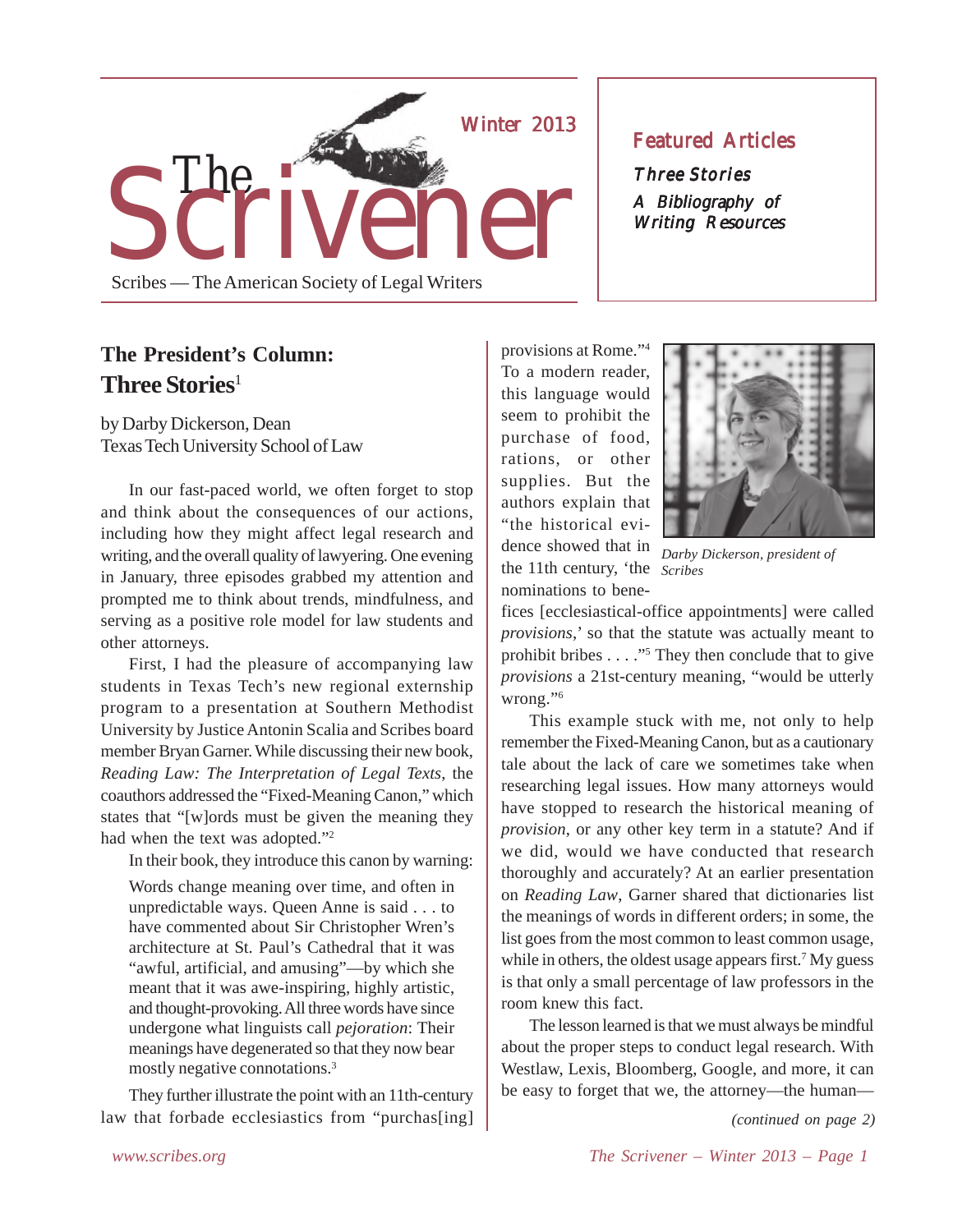*(*The President's Column *continued from page 1)*

must think, and think critically. It's not enough to type words into a search box and wait for the results to appear. It's not enough to read a statute and assume we know what the words actually mean in that context. Indeed, these are just initial steps, and incomplete ones at that. In short, we can never abdicate our responsibility to design a thoughtful research plan, and to continue to "research how we research" by consulting authoritative texts, such as *Reading Law*.

Later that evening, a nonlawyer friend posted this plea on Facebook:

I'm publicly calling for the end of the use of LOL. It is disturbing. This is back to "like" of the 80s. They don't even hear it anymore. If you say LOL constantly, think of the message it sends.

LOL we just ate meatloaf. LOL.

Are you really incessantly laughing like an idiot? Stop it. Stop ROFL and OMG too. It's not clever. I once thought we could go back to using this appropriately, but when kids start saying it, SAYING IT, then we all just need to stop.

When I read the post, I knew my friend was correct, and I also knew I was an offender. The acronym had become filler—an easy, but mindless, response. So I stopped using it—for about one week. During that week, I focused on where "LOL" and similar acronyms and symbols, such as "ROFL" and "winky faces," were popping up. The answer: everywhere, and in every type of writing, including communications that were strictly professional in nature.8

During my week of abstinence, I felt that something was missing from our online conversations. To convey that we thought something was funny, we were either saying, "that's funny," or using terms like "haha," which I thought were just as bad as "LOL." I also noticed awkward gaps in the conversation; on my end, I was thinking about what I could substitute to convey that I was "listening," and *was actually laughing*. After about a week, and to my friend's disappointment, I started to use the acronym again, but with a new mindfulness. I resolved to use it judiciously: only when actually laughing and when I felt "LOL" conveyed that point better than anything else to a friend in a quick online message.<sup>9</sup>

The lesson is that we must be ever mindful of trends, especially those that affect language. Texting is a fact of current life, and its language includes a variety of shortcuts, such as acronyms ("LOL"), emoticons ("smiley faces"), and truncations (l8r). When texting on a phone, these often make sense because they can speed communication and express tone.<sup>10</sup> But we should not allow textisms to creep into formal writing or into the spoken word. And even when texting with friends, we should actually think about what we are saying and how we are saying it. Actual words are, more often than not, more effective than acronyms and emoticons.

"Word for word," Bryan Garner has emphasized, "lawyers are the most highly paid professional writers in the world."11 As paid professional writers—and researchers—we must continue to hone our skills, eschew trends that negatively affect our craft, and consider the example we set for others.

And as my colleague Dustin Benham, Assistant Professor of Legal Practice and Assistant Dean for Strategic Initiatives at Texas Tech, has informally commented, "We must also recognize that law is an interpersonal game and that tone flows from quality sentence-level writing. If we sacrifice quality sentences, we aren't just sacrificing clarity or a perception of competence, we are sacrificing relationships."

Still later that evening, while reading Justice Sonya Sotomayor's memoir, I was impressed with how she had overcome her early challenges with the English language by seeking advice from teachers; accepting constructive criticism; researching points she needed to know; and practicing, practicing, practicing. During her freshman year at Princeton, she received a "C" on a paper. Instead of feeling sorry for herself, blaming her professor, or ignoring the issues, she sought her professor's advice and then took steps to improve. She recounts:

In writing, . . . one's words stand naked on the page. Professor Weiss had minced none of her own informing me that my English was weak: my sentences were often fragments; my tenses erratic; and my grammar often just not grammatical. . . . It wasn't until the following year . . . that the roots of my problem were uncovered: my English was riddled with Spanish constructions and usage  $\dots$ .<sup>12</sup>

To remedy this problem, she bought grammar and vocabulary books and devoted an hour a day to grammar exercises; she also spent time learning and using ten new words a day.13 During her law-school and legal career, she actively sought opportunities to write and receive feedback on that writing.<sup>14</sup>Justice Sotomayor's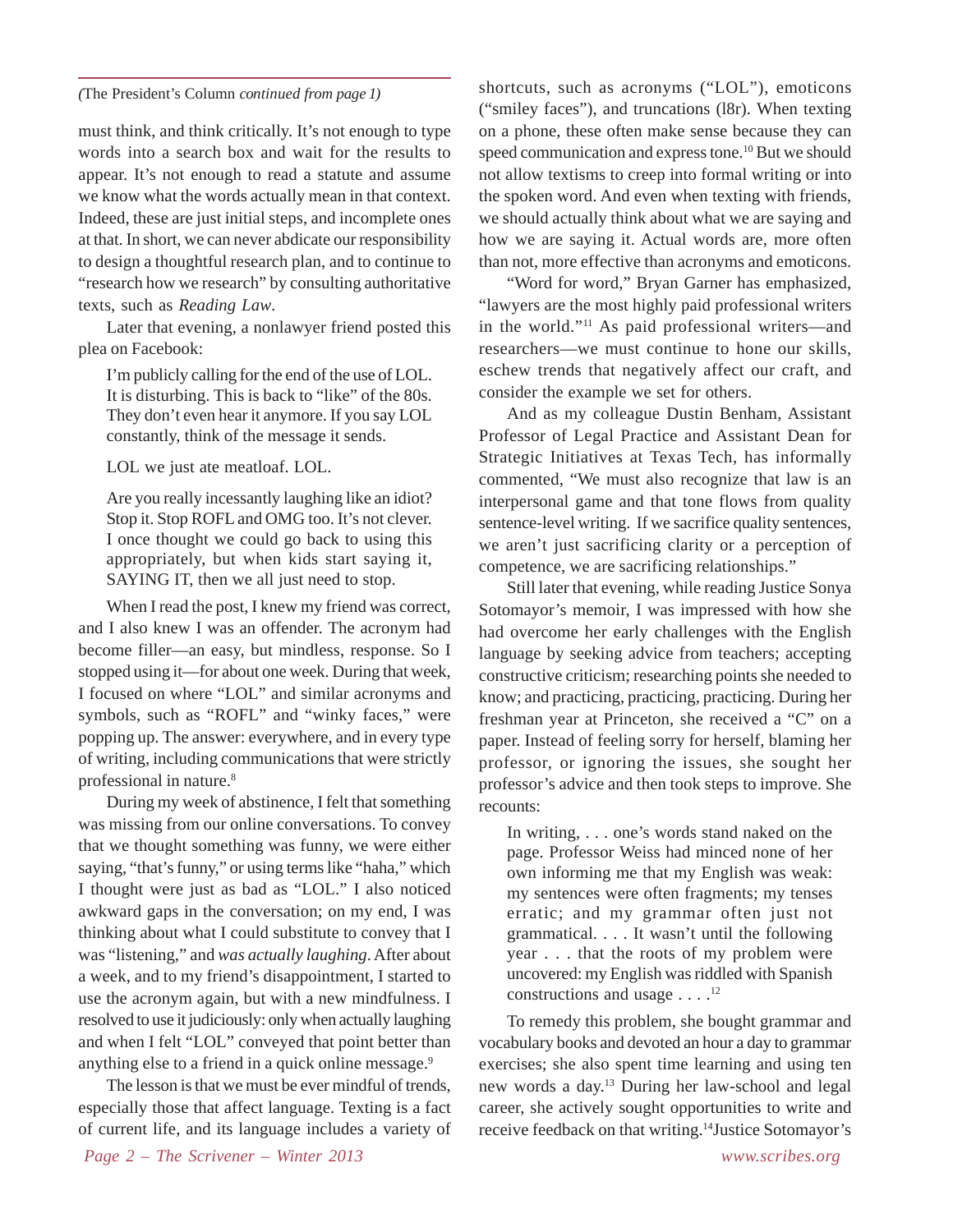mindfulness about her writing, determination to improve, and dedication to the craft is in stark contrast with the two cautionary tales presented above.

The final lesson—and a unifying one—is that we all should reflect on our actions and inactions. When we perceive a problem, we should acknowledge it, be willing to change, seek advice from experts, and work hard to make the needed corrections. Justice Sotomayor, along with Bryan Garner, Justice Scalia, and my Facebook friend, inspired me to stop and think about how I research and write, and what messages I send by the care I take in these important activities. I hope they have inspired you to do the same. As members of Scribes, we can and should set the best example possible.

#### **Endnotes**

- <sup>1</sup> "Three Stories" is also the title of an award-winning episode of *House, M.D.* (Fox 2003–2012), which happens to be my favorite television series. Apologies for the talking footnote!
- <sup>2</sup> Antonin Scalia & Bryan A. Garner, *Reading Law: The Interpretation of Legal Texts* 78 (West 2012).
- <sup>3</sup> *Id.* (footnote omitted, italics in original).
- Id. at 80 (footnote omitted).
- <sup>5</sup> *Id.* (footnote omitted, italics in original).
- <sup>6</sup> *Id.*
- Antonin Scalia & Bryan A. Garner, Presentation, Assoc. Am. L. Schs. Ann. Mtg., Sec. on Legis. & the L. of Pol. Process, *Reading Law: The Interpretation of Legal Texts* (New Orleans Jan. 5, 2013).
- <sup>8</sup> Dustin B. Benham, Legal Writing Prof Blog, *Smileys: Professional Writing Scourge :( or Boon :)?*, http://lawprofessors.typepad.com/legalwriting/2011/week43/index.html (Oct. 25, 2011).
- <sup>9</sup> *But see* Judith Newman, *If You're Happy and You Know It, Must I Know It, Too?*, N.Y. Times (Oct. 21, 2011) (available at http://www.nytimes.com/2011/10/23/fashion/ emoticons-move-to-the-business-world-cultural-studies.html?adxnnl=1&adxnnlx
- $=1319493795$ -IpcVw+LmOTvnXttlIp1sUw&\_r=0).
- <sup>10</sup> Larry D. Rosen et al., *The Relationship Between "Textisms" and Formal and Informal Writing Among Young Adults*, 37 Commun. Res. 420, 421 (2010).
- <sup>11</sup> Alex Carp, *Writing with Antonin Scalia, Grammar Nerd*, http://www.newyorker.com/online/blogs/newsdesk/2012/07/writing-withantonin-scalia-grammar-nerd.html (July 16, 2012).
- <sup>12</sup> Sonia Sotomayor, *My Beloved World* 134 (Knopf 2013).
- 1 3 *Id.*
- <sup>14</sup> *E.g., id.* at 192, 263.

# **New Benefit for Scribes Members**

Scribes is pleased to announce a new benefit for members: Scribes will soon offer e-mail tips to improve legal research and writing skills. The tips fit into four categories: research, Internet research, grammar, and writing. Tips vary widely in nature and content. Some examples: writing on a computer, Internet sources for some 850 codes of ethics and rules of professional conduct, paragraphing, research reports available from the U.S. Government Accounting Office, Uniform Laws, and practical citation rules. Members will also receive tips about what to do when you think you are done with a writing assignment, when the U.S. Code is only prima facie evidence of the law, and how to proof. These tips will be e-mailed to the address or addresses you have provided to Scribes, so please let us know about any changes to your addresses. We encourage our institutional members to forward the Scribes tips to their students and employees.

## **In This Issue**

| The President's Column:    |
|----------------------------|
| A Bibliography of Writing  |
|                            |
|                            |
|                            |
| 2010-2013 Committees  8    |
| Institutional Members  9   |
| Scribes Board Members  10  |
| Membership Application  11 |

### **Submit Your Articles**

Please send items for upcoming issues of *The Scrivener* (electronically) to Jane Siegel at siegelj@ cooley.edu.

#### *Deadlines*

| Spring | April 15  |
|--------|-----------|
| Summer | June 15   |
| Fall   | August 15 |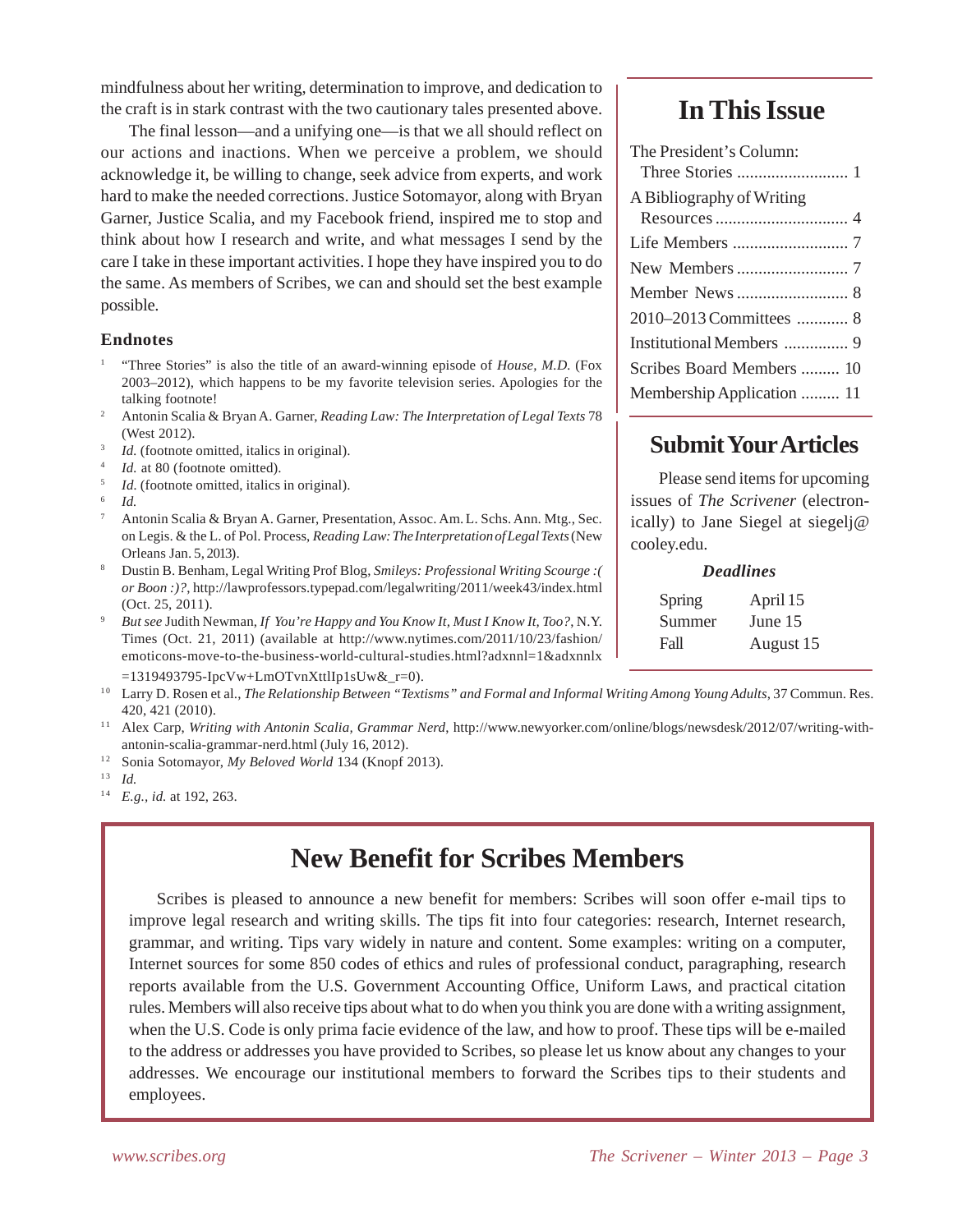# **A Bibliography of Writing Resources**

Scribes member Kara Zech Thelen, Assistant Professor of Research & Writing at Thomas Cooley Law School, prepared the following bibliography for her students. We thought it might be helpful for all our members; it lists the usual suspects, but also some classics and new sources that you might not have in your library and should consider. With thanks to Cooley librarian Shannon Keyes.

#### **Books on Plain Writing**

#### *Eats, Shoots and Leaves: The Zero Tolerance Approach to Punctuation* **by Lynne Truss**

This witty book emphasizes the importance of proper punctuation. Ms. Truss, a former editor, describes her contempt for poor punctuation in a conversational tone while still providing instruction on proper grammar. In this best-selling book, the sometimes-tedious topic of punctuation is transformed into a clever, enjoyable topic.

#### *On Writing: A Memoir of the Craft* **by Stephen King**

Most famous for his best-selling suspense novels, Stephen King writes this entertaining book that is part memoir, part writing guide. Mr. King shares many revelations about his life and how those experiences are intrinsically tied to his writing. As Mr. King recounts his own childhood and life journey of becoming a writer, he outlines the basic elements that every writer must possess to succeed.

#### *On Writing Well: The Classic Guide to Writing Nonfiction* **by William Knowlton Zinsser**

In its 30th edition, this book is a comprehensive guide that outlines the fundamental principles of good writing. Mr. Zinsser explains how to write clearly and concisely to connect with the reader. While not specific to legal writing, this resource is great for learning how to write well using plain English. The author emphasizes the importance of editing and gives examples from his first drafts of the book itself with clearly marked edits. He also gives several examples of good writing by other authors. These examples vary greatly in style, but they all demonstrate the qualities that all good writing must have: clarity and simplicity. This is a very readable resource that is useful to all writers.

### *Simple & Direct: A Rhetoric for Writers* **by Jacques Barzun**

Jacques Barzun, a writer and editor of prose, has written a book on rhetoric that reads more like a novel than a textbook. Barzun advises that good writers are aware not only of the words they choose but also of the audience they are writing for. Each chapter of the book focuses on one of the following topics: diction, word order, tone, purpose, composition, and revision. Throughout the book, Barzun gives many writing examples that drive home his point that the best writing is simple and direct.

#### *Style: Lessons in Clarity and Grace* **by Joseph M. Williams and Gregory G. Colomb**

In its 10th edition, this resource emphasizes the importance of revision throughout the writing process. Organized into 12 lessons, the book outlines principles of writing aimed to help writers predict how readers will judge their prose and then determine whether their writing needs to be edited or rewritten. At the end of many lessons there are exercises for the reader to complete. An answer key is included in the back of the book along with a useful glossary and appendices on punctuation and using sources properly. This resource is not specific to legal writing, but it's a well-respected guidebook to writing well.

### *Writing with Style* **by John Trimble**

In its third edition, this short manual emphasizes that to write like a professional, you must think like a professional writer. Specifically, Mr. Trimble first explains the importance of being aware and respectful of your audience and recognizing that you are not writing for yourself, but rather trying to communicate your point to another person. Mr. Trimble provides practical advice on generating ideas; constructing the opening, body, and conclusion of an essay; and using diction. He also explains how to make a strong argument through simple prose. This very readable resource provides practical advice on improving writing skills.

### **Books on Legal Writing**

### *A Lawyer Writes: A Practical Guide to Legal Analysis* **by Christine Coughlin, Joan Malmud, and Sandy Patrick**

Written from the perspective of an attorney in his or her first year of practice, this book teaches how to tackle real-life legal-writing projects. The authors give many examples of good writing and use visual graphics throughout.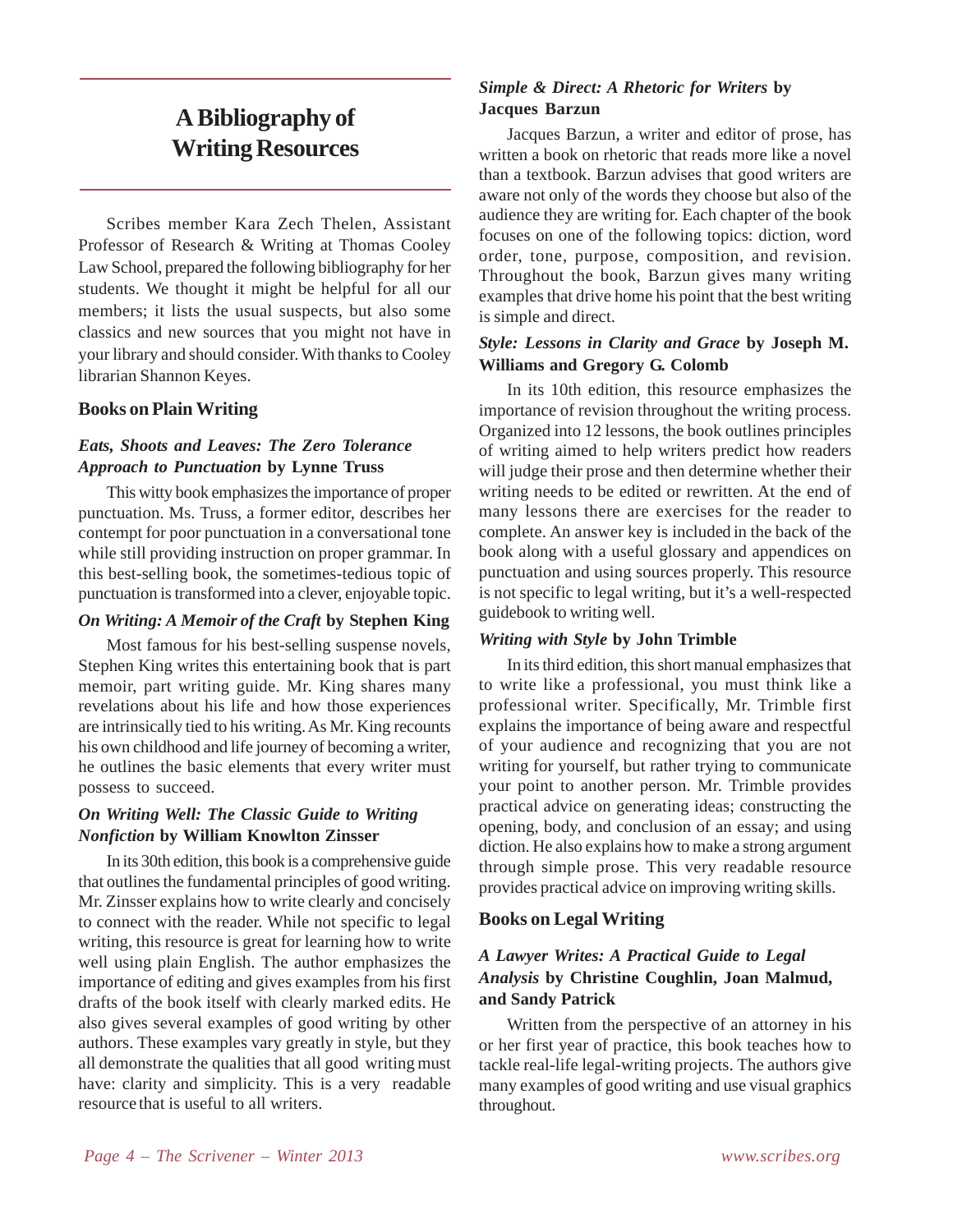#### *Legal Writing in Plain English: A Text with Exercises* **by Bryan A. Garner**

This book is divided into five parts. The first part, which is approximately half the book, gives a general overview of principles applicable to all legal writing. Parts 2, 3, and 4 focus on analytical and persuasive legal writing, legal drafting, and document design. Finally, the fifth part gives methods for continued improvement through editing and self-reflection. The book includes numerous exercises for the reader to complete. Each exercise emphasizes the principle being outlined and has a basic, intermediate, and advanced level of application. An answer key for many exercises is located in the back. The book also has appendixes that detail proper punctuation and give models of legal documents, including a research memorandum, motion, appellate brief, and contract.

#### *Lifting the Fog of Legalese* **by Joseph Kimble**

In this collection of essays, Professor Kimble dispels the myths about plain legal language and assails legalese—the jumbled, dense, verbose style that has characterized lawyers' writing for centuries. He stresses that to be an excellent legal writer, you must use the simple, direct language that readers strongly prefer. The book is broken down into two parts. The first part focuses on the arguments and evidence for plain language. The second part advises writers on how to achieve it, with guidelines and before-and-after examples.

#### *Making Your Case: The Art of Persuading Judges* **by Antonin Scalia and Bryan A. Garner**

Associate Justice of the United States Supreme Court Antonin Scalia and noted legal writer Bryan Garner present the elements of writing and arguing persuasively. Written in a conversational tone, the book is easy to read and explains how to apply sound legal reasoning to arguments. The book deals generally with the principles of argument and then dives more specifically into writing briefs and giving oral arguments. With its straightforward advice, this book is an excellent guide for novice or experienced litigators.

#### *Plain English for Lawyers* **by Richard C. Wydick**

In its fifth edition, this resource is organized into nine chapters, each outlining a different lesson explaining how to use plain English in legal writing. Richard Wydick points out that good legal writing is nothing more than ordinary well-written English. Throughout the book, Wydick emphasizes the benefits of omitting surplus words, using the active voice, crafting short sentences, choosing and arranging words with care, and punctuating

carefully. Each chapter contains several exercises for the reader to complete, with an answer key located in the book's appendix. This resource gives clear explanations that are useful and easy to incorporate into the reader's own legal writing.

#### *Reading Law: The Interpretation of Legal Texts* **by Antonin Scalia and Bryan A. Garner**

Associate Justice of the United States Supreme Court Antonin Scalia and renowned legal writer Bryan Garner team up again to coauthor this forceful guide to interpreting legal documents. In the first half, Justice Scalia emphasizes that textualism—writing with exactness—leads to better judicial decisions and forces legislators to write better laws. In the second half of the book, Mr. Garner gives advanced rules for legal writing. This is an excellent guide for interpreting and arguing the meaning of a law or statute.

### *The Winning Brief: 100 Tips for Persuasive Briefing in Trial and Appellate Courts* **by Bryan A. Garner**

This reference book gives step-by-step instructions on how to plan, organize, and edit a brief. It breaks down the writing process into stages that the reader can easily follow to organize and write a legal brief. And it discusses choosing the best words, writing clearly and persuasively, and punctuating properly. Each chapter focuses on one specific tip and is broken down into the following sections: relevant quotations; an explanation of the importance of the tip; and examples from actual briefs demonstrating the use of the tip. One particularly helpful characteristic of this book is that the author gives not only good examples of brief writing but "bad" examples for comparative purposes.

### *Writing for Dollars, Writing to Please: The Case for Plain Language in Business, Government, and Law* **by Joseph Kimble**

Professor Joseph Kimble expands on and updates his article from Volume 6 of *The Scribes Journal of Legal Writing* (1996–1997) in this very lively and persuasive book. It summarizes 50 studies showing that using plain language saves organizations and agencies huge amounts of money; that readers strongly prefer it and understand it better and faster; and that they are much more likely to read it in the first place. The book outlines the elements of plain writing and debunks the ten biggest myths about it. It also contains a summary of 40 historical highlights in plain language. A pleasure to read, the book will appeal to anyone who writes for the public.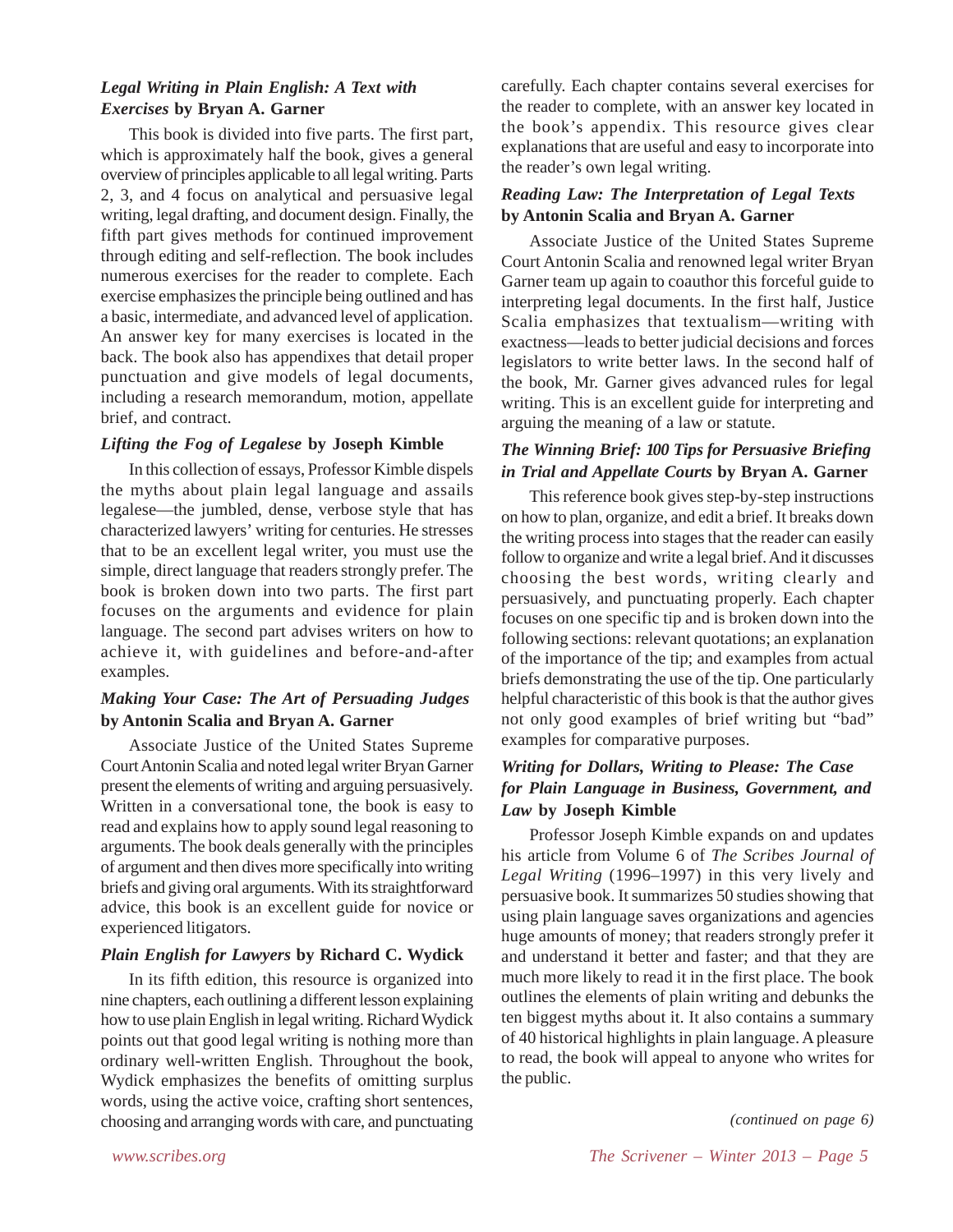*(*Writing Resources *continued from page 5)*

#### **Reference Guides**

#### *The Elements of Style* **by William Strunk and E.B. White**

In its fourth edition, this is one of the seminal books on writing. This classic style manual is known as well by its authors' names as it is by its title. For decades, this manual has been appreciated not only for its authority on how to write, but also for its succinct nature. The manual is organized in sets of elementary rules on usage, composition, and form. Each rule is presented as a brief, explanatory statement and often includes an illustrative example.

#### *Garner's Dictionary of Legal Usage* **by Bryan A. Garner**

In its third edition, this usage dictionary is an alphabetized collection of legal language that gives definitions of words or phrases as they are used in legal contexts. The entries provide clear, concise directions on proper and effective use of a term. Many of the entries also include a quote demonstrating how to use the specific word or phrase. This resource gives quick answers to many legal, grammatical, and stylistic questions. It is an excellent starting place to become acquainted with legal language.

#### *Garner's Modern American Usage* **by Bryan A. Garner**

In its third edition, this usage dictionary gives advice on effective use of words and phrases in the English language. Its alphabetized organization makes it easy to use, and the examples in many entries are illustrative and informative. While this book is a great resource to consult when a specific question about usage of the English language arises, it's also an excellent way to learn how modern American English is properly used.

#### *The Gregg Reference Manual* **by William A. Sabin**

In its 11th edition, this manual gives basic rules applicable to all forms of writing. Organized like a textbook, the manual includes a descriptive table of contents at the beginning and comprehensive index at the end. The text includes several examples of different writing formats and gives detailed guidance on grammar, usage, and style.

#### *The Redbook: A Manual on Legal Style* **by Bryan A. Garner**

This manual gives the essential rules of legal writing. With a similar organization to *The Bluebook* and *ALWD Citation Manual*, *The Redbook* is a guide to legalwriting style. This resource is an exhaustive authority on how to properly punctuate, capitalize, design, cite, footnote, and edit your legal document. The first part focuses on the mechanics of writing; the second part focuses on grammar and usage; and the third part gives model examples of research memos, opinion and demand letters, motions, appellate briefs, and contracts.

### *Typography for Lawyers: Essential Tools for Polished & Persuasive Documents* **by Matthew Butterick**

In this resource, Matthew Butterick explains that the appearance of a document is almost as important as its content. By exploring the best fonts, type size, and page layouts, this resource defines what typography is, explains why it's important, and gives the typographical rules applicable to legal writing.

#### **Journals on Plain Writing**

#### *Clarity*

First published in 1983, this journal is published twice a year by Clarity, an international association promoting plain legal language. Clarity is a worldwide group of lawyers who advocate plain language over legalese. You must be a member to get current issues, but nonmembers may download some past journals for free, normally two years after they've been published. This interesting and informative journal is an excellent international plain-language resource.

#### *The Scribes Journal of Legal Writing* **Volumes 1–14**

This scholarly journal publishes articles on legal writing. First published in 1990, the journal now has 14 volumes. Many of its articles have been authored by the best-known figures in legal writing. This very readable, informative journal is an excellent plainlanguage resource.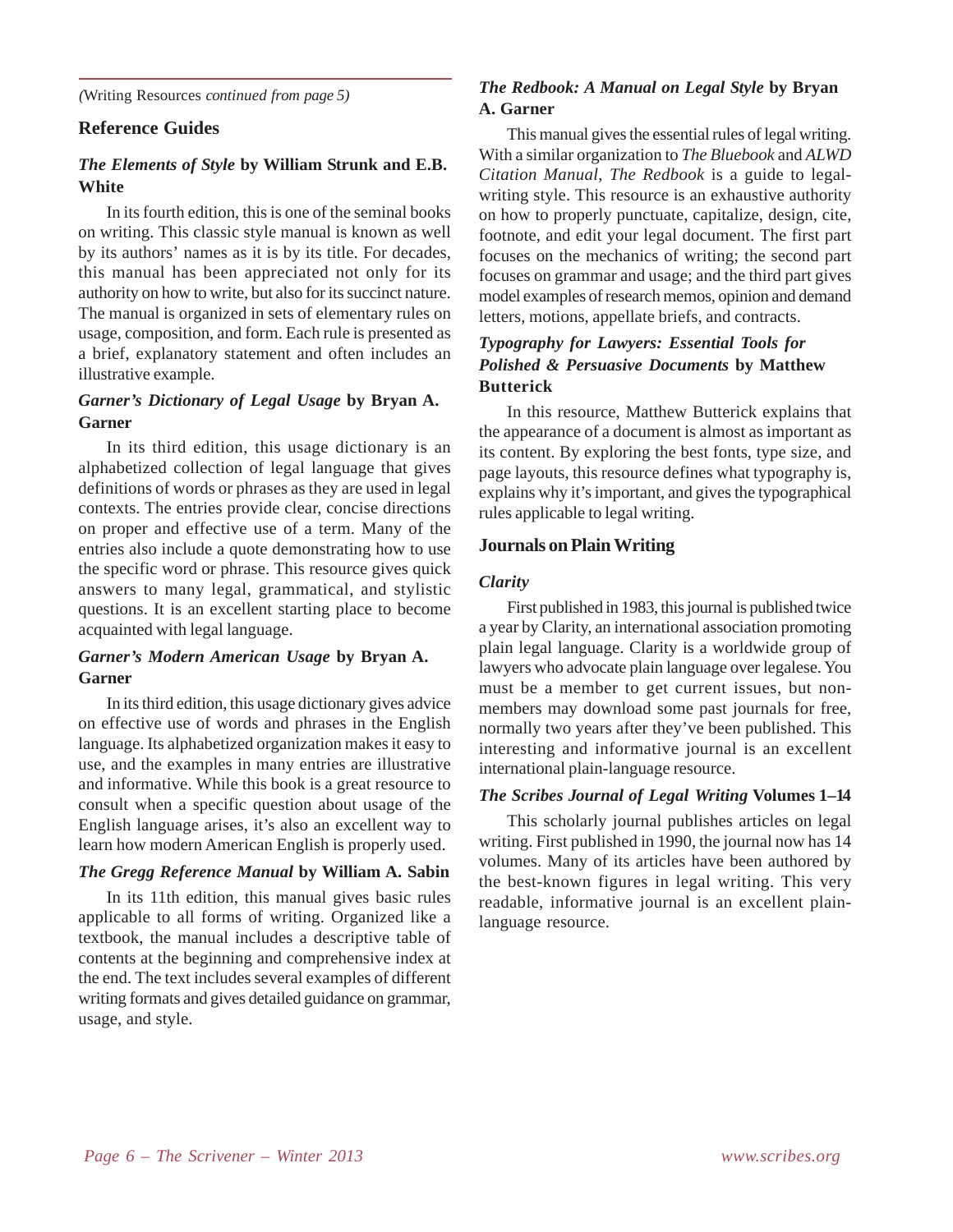### **Life Members**

David Abney (Phoenix, Arizona) Glen-Peter Ahlers (Orlando, Florida) Christopher Balmford (Fitzroy, Victoria, Australia) Andrew Bender (Houston, Texas) Andrew Berkman (New York, New York) Frank L. Branson (Dallas, Texas) Lee C. Buchheit (New York, New York) Christopher Camardello (Minneapolis, Minnesota) Michael J. Collins (Dallas, Texas) Judge Deborah Cook (Akron, Ohio) Willard H. DaSilva (Garden City, New York) Jeffrey A. Dennis-Strathmeyer (Pleasant Hill, California) Kathryn Diaz (New York, New York) Jennifer Dorsey (Henderson, Nevada) Anthony Gair (New York, New York) Bryan A. Garner (Dallas, Texas) Donna P. Grill (Houston, Texas) Warren Harris (Houston, Texas)

Judge Lynn N. Hughes (Houston, Texas) Judge Michael B. Hyman (Chicago, Illinois) Emil L. Iannelli (Southampton, Pennsylvania) Lynne P. Iannelli (Southampton, Pennsylvania) Joseph Kimble (Lansing, Michigan) Matthew R. King (Seattle, Washington) J.D. Lee (Knoxville, Tennessee) Mark Levine (Denver, Colorado) Molly Lien (Traverse City, Michigan) Philip K. Lyon (Nashville, Tennessee) Robert N. Markle (Fairfax, Virginia) Bernard S. Meyer (deceased) (Mineola, New York) Randy Michel (College Station, Texas) Steven F. Molo (New York, New York) Richard L. Neumeier (Boston, Massachusetts) Judge Mark P. Painter (Cincinnati, Ohio)

K. David Roberts (Oklahoma City, Oklahoma) Lee H. Rosenthal (Houston, Texas) Stephen Schott (Philadelphia, Pennsylvania) J.G. "Jerry" Schulze (Little Rock, Arkansas) Keldon K. Scott (Lansing, Michigan) Alexander M. Selkirk (San Antonio, Florida) Gary D. Spivey (Albany, New York) Tina L. Stark (New York, New York) Paul R. Steadman (Chicago, Illinois) Thomas M. Steele (deceased) (Winston-Salem, North Carolina) Norman Otto Stockmeyer (Lansing, Michigan) Preston Torbert (Chicago, Illinois) Roger D. Townsend (Houston, Texas) Anthony Turley (Toledo, Ohio) Richard S. Walinski (Perrysburg, Ohio) Daniel Wallen (New York, New York)

# **New Members**

Tim J. Anzenberger (Ridgeland, Mississippi) Jennifer C. Babcock (Palo Alto, California) Jamie J. Baker (Lansing, Michigan) Amelia Buragas (Bloomington, Illinois) Shannon R. Burke\*\* (Chicago, Illinois) Rudy Burshnic (Hillsborough, New Jersey) Valerie Caulk (Camarillo, California) Brian Clark (San Francisco, California) Christana Eckert (Glendale, Arizona) Richard C. Edwards (Springfield, Illinois) Christian A. Fisanick (Scranton, Pennsylvania) Dustin Gaines\* (Lynchburg, Virginia) Thomas L. Geiger (Martinez, California) John Ketcham (Indianapolis, Indiana) Edward Kionka (Shiloh, Illinois)

Jeffrey Knight\* (Boston, Massachusetts) Zachary Lee (Houston, Texas) Anna Allen McDonough (Pickerington, Ohio) Laura Lee Medinas (Alexandria, Virginia) Roy H. Odom (Shreveport, Louisiana) Matthew Philion (Stillwater, Minnesota) Craig N. Rosler (Birmingham, Alabama) Catherine Sevcenko (Alexandria, Virginia)

\* Student member.

\*\* Sustaining member.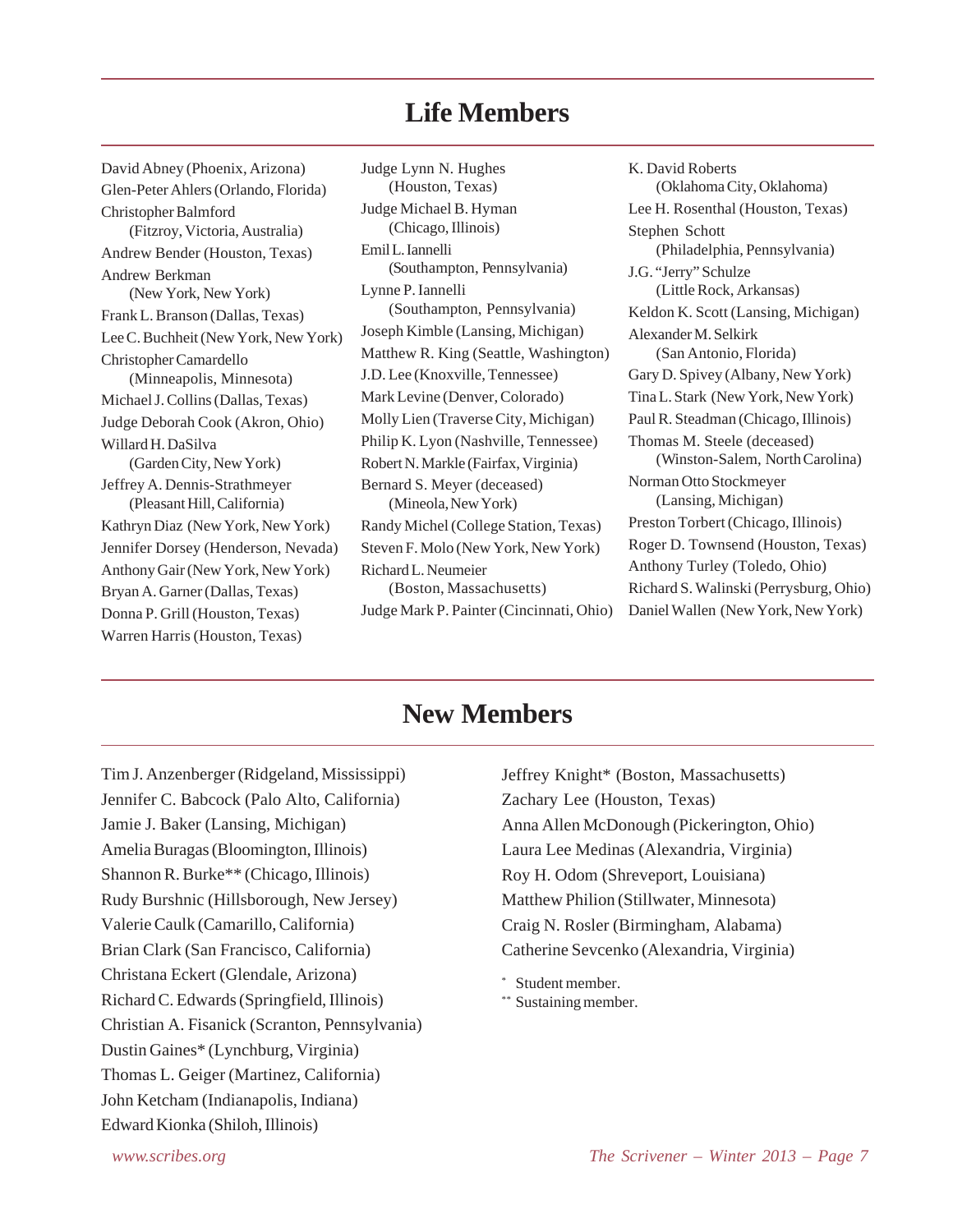# **Member News**

**Stuart Shiffman** has had a book review published in 96 Judicature 85 (September–October 2012). Shiffman, who served as an associate circuit judge in the Seventh Judicial Circuit of Illinois from 1983 until his retirement in January 2006, reviewed *Reading Law: The Interpretation of Legal Texts* by Scribes members Justice Antonin Scalia and Bryan A. Garner. Shiffman's review is titled "The Art of Textualism: Constitutional Interpretation in the Age of Scalia." Shiffman is now of counsel to Feldman, Wasser, Draper and Cox in Springfield, Illinois.

### **Help Scribes Grow**

Would you be willing to help promote Scribes? Do you have friends or colleagues who might like to join? Will you be speaking at or attending any program involving legal writing or legal language? We would be happy to send you some of the attractive Scribes brochures to distribute. Just send an e-mail to our executive director, Norman E. Plate: platen@cooley. edu.

# **2010–2013 Committees**

#### **Annual Meeting**

Mark Wojcik (Chair) intlawprof@gmail.com

Stuart Shiffman (Cochair) msshiffman74@sbcglobal.net

Glen-Peter Ahlers, James C. Parker, Norman E. Plate, Hon. Lee Rosenthal, Otto Stockmeyer, and John Wierzbicki

#### **Book Award**

Hon. Michael Hyman (Chair) hymikeb@aol.com

Bryan Garner, Yoshinori H.T. Himel, Steve Sheppard, Stuart Shiffman, Jane Siegel, and Richard Wydick

#### **Brief-Writing Award**

Hon. Kenneth Gartner (Chair) klgartner@lgdcllp.com

Beth Cohen, Charles D. Cole, Stephen Fink, Michael Fried, Susan Joffe, Robert Markle, Laurel Oates, and Hon. Mark Painter

#### **Law-Review Award**

Mary Bowman (Chair) bowmanm1@seattleu.edu

Glen-Peter Ahlers, Steven Feldman, Richard Leiter, and Richard Wydick

#### **Lifetime-Achievement Award**

Bryan Garner (Chair) bglawprose@yahoo.com

Hon. Mark Painter, Hon. Lee Rosenthal, Stuart Shiffman, and Richard Wydick

#### **Membership and Outreach**

Mark Wojcik (Chair) intlawprof@gmail.com

Bradley Clary, Brian Hooper, Joe Kimble, Hon. Mark Painter, Mary Massaron Ross, Steve Smith, Gary Spivey, and John Wierzbicki

#### **Nominating**

Steven R. Smith (Chair) ssmith@cwsl.edu Darby Dickerson, Joe Kimble, Norman E. Plate, and Stuart Shiffman

#### **Scribes Journal**

Joe Kimble (Chair) scribes-journal-editor@scribes.org

Mark Cooney, Bryan Garner, and David W. Schultz

#### **Scrivener**

Jane Siegel (Chair) scrivener-editor@scribes.org Joe Kimble

#### **Strategic Planning**

Darby Dickerson (Chair) darby.dickerson@ttu.edu

Bryan Garner, Hon. Michael Hyman, and Steve Smith

#### **Website**

Christopher Wren (Chair) webmanager@scribes.org Benjamin Wilson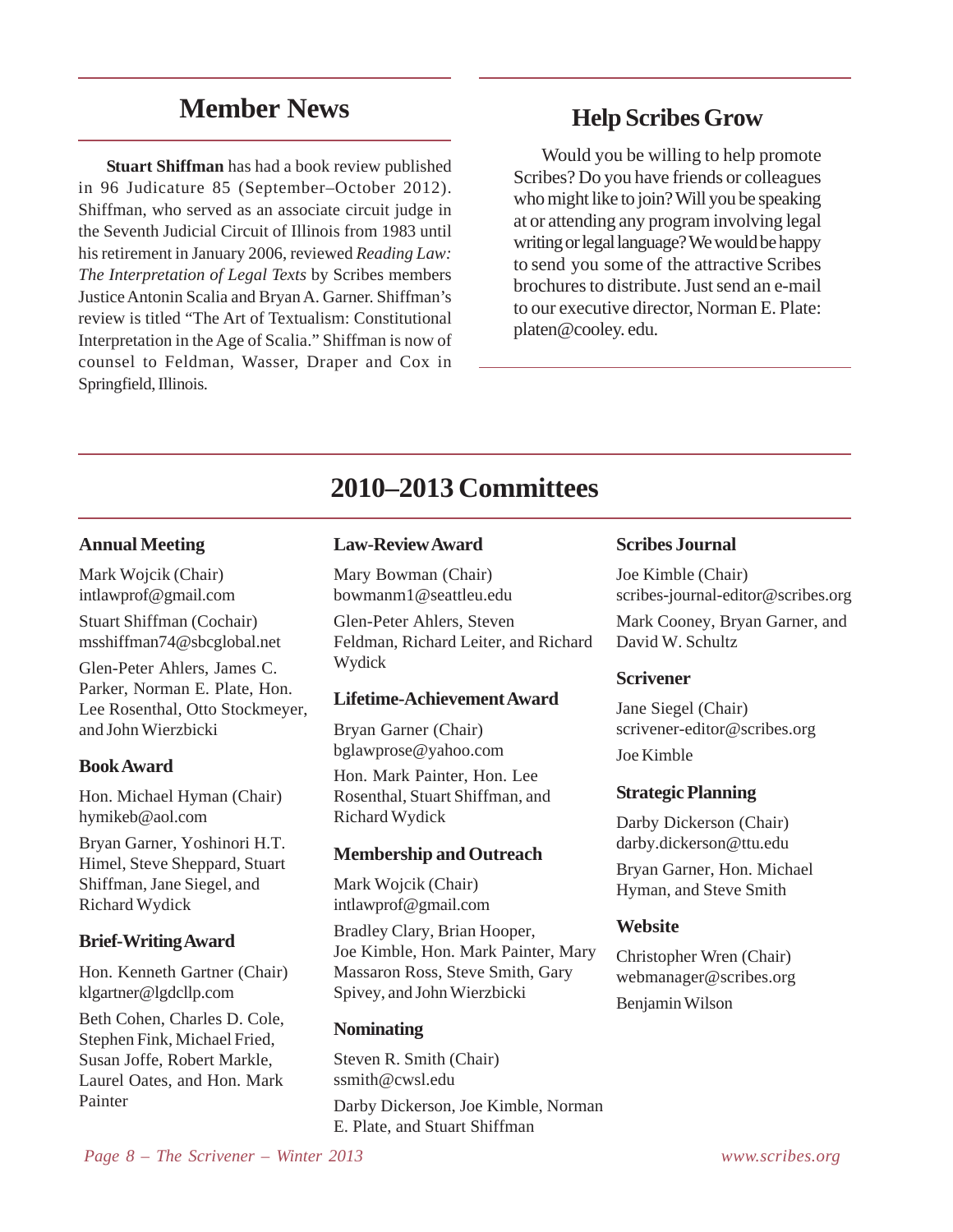# **Institutional Members**

University of Akron, C. Blake McDowell Law Center Akron, Ohio (since 2004) Alaska Appellate Courts Anchorage, Alaska (since 2005) University of Arkansas at Little Rock, William H. Bowen School of Law Little Rock, Arkansas (since 2007) Barry University, Dwayne O. Andreas School of Law Orlando, Florida (since 2002) California Western School of Law San Diego, California (since 1996) The Catholic University of America, Columbus School of Law Washington, D.C. (since 2007) Chapman University School of Law Orange, California (since 2002) Charlotte School of Law Charlotte, North Carolina (since 2008) Commonwealth Court of Pennsylvania Harrisburg, Pennsylvania (since 2005) Duke University School of Law Durham, North Carolina (since 2008) Florida Coastal School of Law Jacksonville, Florida (since 2002) Golden Gate University School of Law San Francisco, California (since 2006) Hofstra University, Maurice A. Deane School of Law Hempstead, New York (since 2007) University of Houston Law Center Houston, Texas (since 2002) Illinois Institute of Technology, Chicago-Kent College of Law Chicago, Illinois (since 2006) The John Marshall Law School Chicago, Illinois (since 2004) University of La Verne College of Law Ontario, California (since 2003) Lewis & Clark Law School Portland, Oregon (since 2004) Mercer University, Walter F. George School of Law Macon, Georgia (since 2009) Mississippi College School of Law Jackson, Mississippi

University of Missouri-Columbia School of Law Columbia, Missouri (since 2008) University of Nevada, Las Vegas, William S. Boyd School of Law Las Vegas, Nevada (since 2006) Northern Kentucky University, Salmon P. Chase College of Law Highland Heights, Kentucky (since 2002) The University of Oklahoma Law Center Norman, Oklahoma (since 2006) Saint Louis University School of Law St. Louis, Missouri (since 1990) Seattle University School of Law Seattle, Washington (since 2001) Southern District Court of Appeals Springfield, Missouri (since 2011) Southern Methodist University, Dedman School of Law Dallas, Texas (since 2011) South Texas College of Law Houston, Texas (since 2006) Southwestern Law School Los Angeles, California (since 1990) Stetson University College of Law Gulfport, Florida (since 1990) Suffolk University Law School Boston, Massachusetts (since 2009) Supreme Court of Texas Austin, Texas (since 2006) Syracuse University College of Law Syracuse, New York (since 2004) The University of Texas School of Law Austin, Texas (since 1991) Texas Tech University School of Law Lubbock, Texas (since 2011) Texas Wesleyan University School of Law Fort Worth, Texas (since 2007) Thomas M. Cooley Law School Lansing, Michigan (since 1991) Thomson Reuters Rochester, New York (since 2007) Valparaiso University School of Law Valparaiso, Indiana (since 2008) Washburn University School of Law Topeka, Kansas (since 2001) Western New England University School of Law Springfield, Massachusetts (since 2000) William Mitchell College of Law St. Paul, Minnesota (since 2001)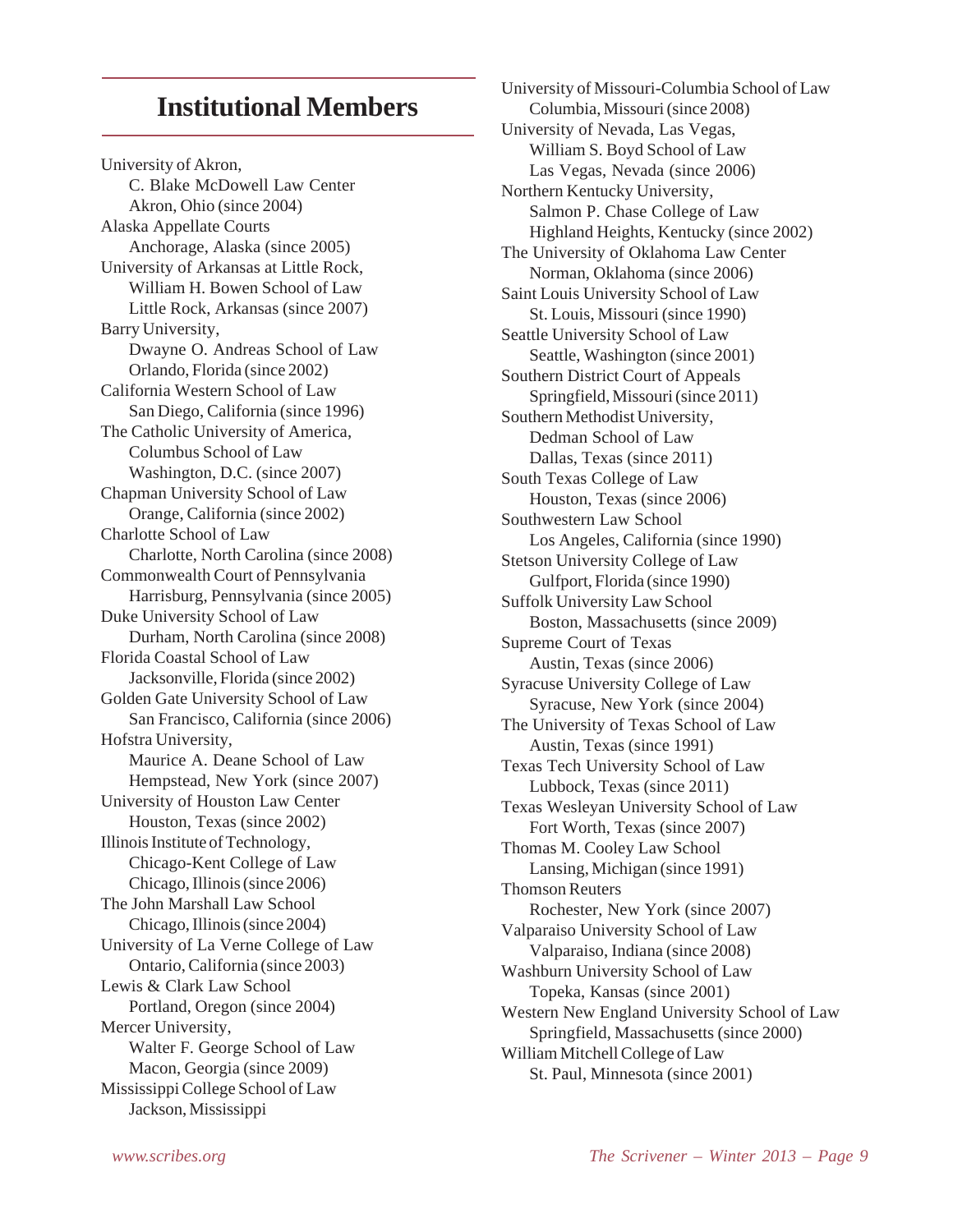### **Scribes Board Members 2010–2013**

#### **President—Darby Dickerson**

Texas Tech University School of Law 1802 Hartford Avenue Lubbock, Texas 79409 (806) 742-3990 president@scribes.org

#### **Vice President—Hon. Michael B. Hyman**

50 West Washington Street Chambers 415 Chicago, Illinois 60602 (312) 603-7582 vice-president@scribes.org

#### **Secretary—John R. Wierzbicki**

Thomson Reuters 50 Broad Street, East Rochester, New York 14694 (585) 258-3751 secretary@scribes.org

#### **Treasurer—Mark Wojcik**

The John Marshall Law School 315 South Plymouth Court Chicago, Illinois 60604 (312) 987-2391 treasurer@scribes.org

#### **Executive Director—Norman E. Plate**

Thomas M. Cooley Law School 300 South Capitol Avenue P.O. Box 13038 Lansing, Michigan 48901 (517) 371-5140 executive-director@scribes.org

#### *Journal* **Editor—Joseph Kimble**

Thomas M. Cooley Law School 300 South Capitol Avenue P.O. Box 13038 Lansing, Michigan 48901 (517) 371-5140 scribes-journal-editor@scribes.org

#### **Past President—Steven R. Smith**

California Western School of Law 225 Cedar Street San Diego, California 92101-3090 (619) 525-1405 past-president@scribes.org

#### **2012–2015 Beth D. Cohen**

Western New England University School of Law 1215 Wilbraham Road Springfield, Massachusetts 01119 (413) 782-1622 bcohen@law.wne.edu

#### **2012–2015 Charles D. Cole, Jr.**

Newman Myers Kreines Gross Harris, P.C. 40 Wall Street New York, New York 10005-1335 (212) 619-4350 dcole@nmkgh.com

#### **2010–2013 Bryan A. Garner**

LawProse, Inc. 14180 Dallas Parkway, Suite 280 Dallas, Texas 75254 (214) 691-8588 bglawprose@yahoo.com

#### **2011–2014 Hon. Mark P. Painter**

Former Judge United Nations Appeals Tribunal Ohio Court of Appeals 15 East 8th Street Cincinnati, Ohio 45202 (513) 946-3444 jugpainter@aol.com

#### **2011–2014 Ann Taylor Schwing**

500 Capitol Mall, Suite 1700 Sacramento, California 95814 (916) 551-2098 ann.schwing@bbklaw.com

#### **2010–2013 Frank Wagner**

2551 Ogden Street Falls Church, Virginia 22043 (703) 698-6860 frawgn1@aol.com

#### **2012–2014 Raymond P. Ward**

Adams and Reese LLP 701 Polydras Street, Suite 4500 New Orleans, Louisiana 70139 (504) 585-0339 ray.ward@arlaw.com

#### **2012–2015 Christopher G. Wren**

Wisconsin Department of Justice P.O. Box 7857 Madison, Wisconsin 53707-7857 (608) 266-7081 wrencg@doj.state.wi.us



# **Would you rather receive this newsletter by e-mail?**

If the answer is "yes," please take just a minute to let us know. Send your "yes" to Rebecca McAlpine at mcalpinb@cooley.edu. Don't bother if the answer is "no." And if you've already told us your preference, thank you!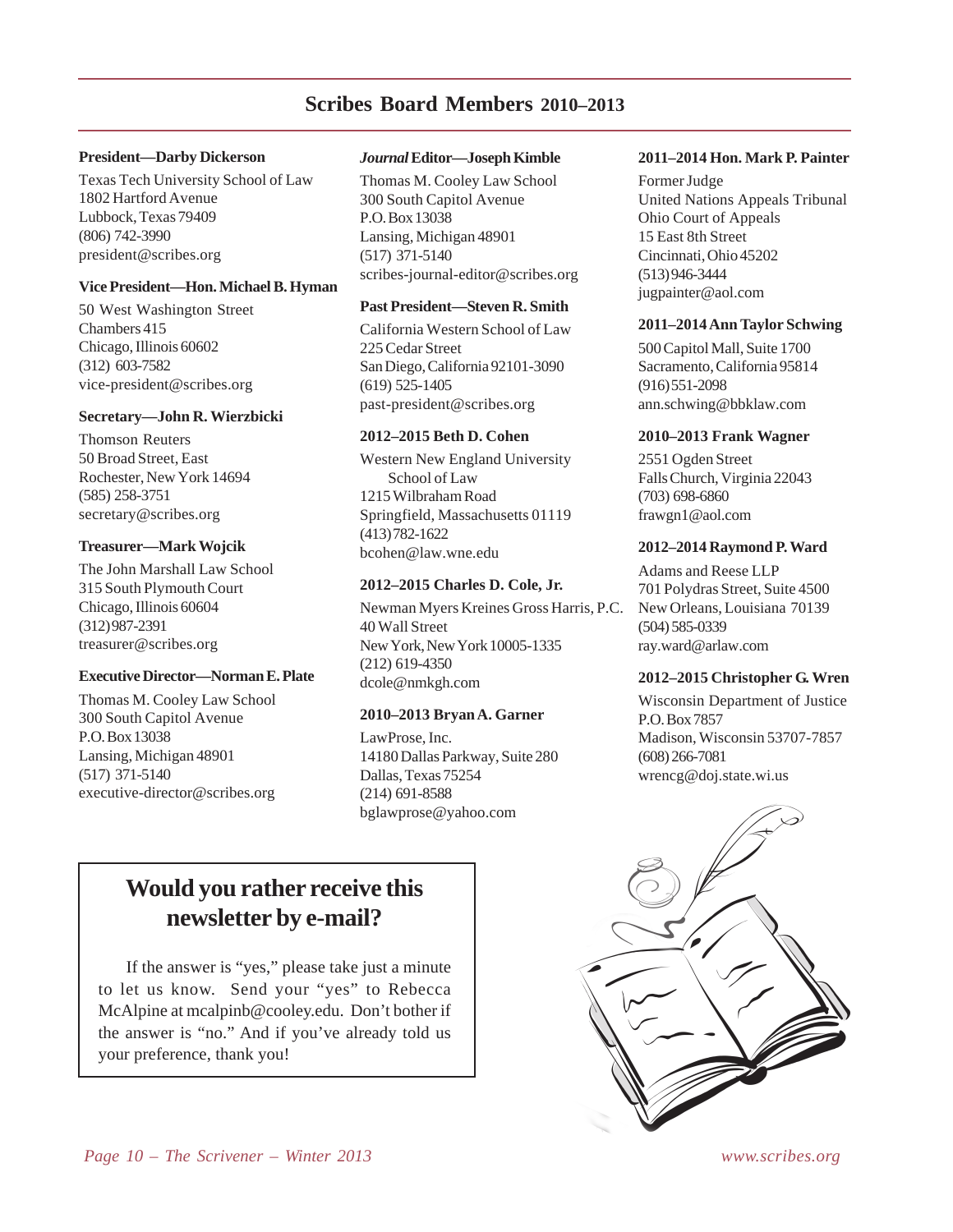# *An Invitation to Membership in*

# **Scribes — The American Society of Legal Writers**

Any member of the legal profession is eligible to join Scribes. You may join as a regular member if you have published or if you have edited a legal journal. Otherwise, you may join as an associate member. The dues are the same, and associate members receive essentially the same benefits as regular members.

#### *Please print or type:*

| <b>Your Name</b>                                                                                                                                                    | <b>Your E-mail Address</b>                                                                                                                |
|---------------------------------------------------------------------------------------------------------------------------------------------------------------------|-------------------------------------------------------------------------------------------------------------------------------------------|
| <b>Your Preferred Mailing Address</b>                                                                                                                               |                                                                                                                                           |
|                                                                                                                                                                     |                                                                                                                                           |
| <b>Your Phone Number</b>                                                                                                                                            | <b>Your Fax Number</b>                                                                                                                    |
| If you are joining as a regular member, please cite:<br>(1) a book you have published on a legal subject,<br>(2) two articles you have published on legal subjects, | (3) a legal publication for which you were an editor, or<br>(4) two decisions you published as a judge or administrative-hearing officer. |
| Please select your membership category:                                                                                                                             |                                                                                                                                           |
| Regular Member; Annual Dues = $$65$                                                                                                                                 | Sustaining Member; Annual Dues = $$100$                                                                                                   |
| Associate Member; Annual Dues = $$65$                                                                                                                               | Life Member; Dues = $$1,000$<br>(a one-time payment, or four payments of \$250)                                                           |
|                                                                                                                                                                     | Please complete this form and send it, along with a check made payable to "Scribes," to:                                                  |
|                                                                                                                                                                     | Norman E. Plate<br>Scribes Executive Director<br>Thomas M. Cooley Law School<br>P.O. Box 13038                                            |

Lansing, Michigan 48901 platen@cooley.edu